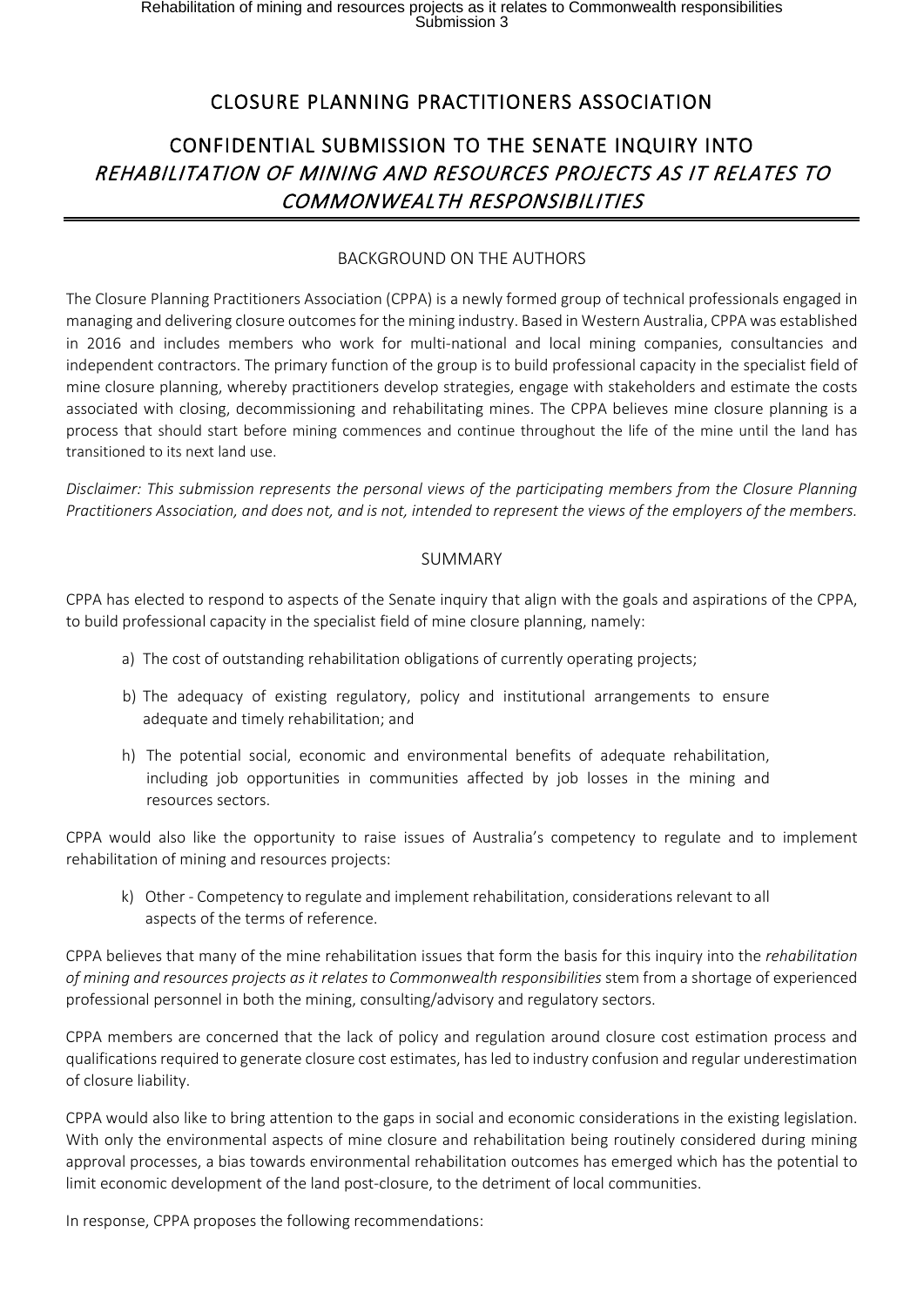#### CLOSURE PLANNING PRACTITIONERS ASSOCIATION SUBMISSION Page 2 of 7

- 1. A specific cost estimating standard be produced at the Commonwealth level that establishes the fundamental requirements for developing, reviewing and approving mine closure cost estimates.
- 2. The Commonwealth develops a mine closure policy that:
	- a. Aligns regulation of rehabilitation with economic development objectives to optimise the environmental, social and economic benefit from mining assets.
	- b. Recognises the complexities associated with progressive rehabilitation and seeks to optimise the social, environmental and economic outcomes of rehabilitation. Providing there is no wider environmental impact, this may include limiting requirements for rehabilitation until:
		- appropriate studies and field trials have been conducted that demonstrate the efficacy of rehabilitation techniques
		- there is a firm and agreed post-closure land use or set of options that require similar rehabilitation responses
- 3. The Commonwealth investigates and enables the establishment of commercial liability transfer models, to facilitate the transition of a mine to an alternate commercial use.
- 4. The Commonwealth establishes a policy framework that aligns the objectives of government agencies responsible for economic development, land use planning and mine closure regulation to facilitate the transition of closed mines to an alternate commercial use.
- 5. The Commonwealth develops a competency framework for mine closure planning practitioners, to ensure that standards are consistent across all States / Territories.
- 6. The Commonwealth assesses current and required capability and capacity within Australia to address mine closure planning and regulation needs, and facilitates education and training to address skills gaps.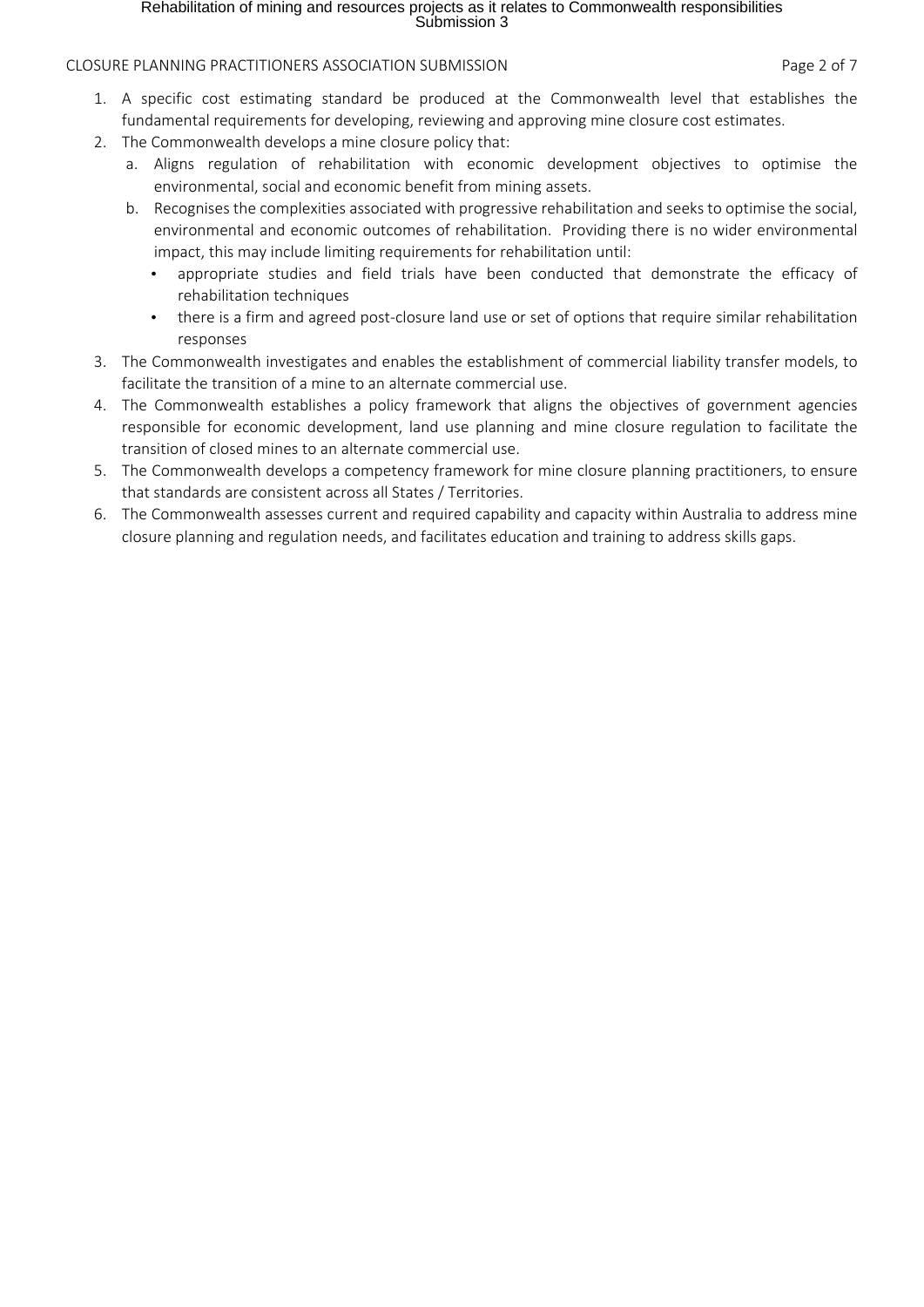#### CLOSURE PLANNING PRACTITIONERS ASSOCIATION SUBMISSION Page 3 of 7

### CPPA Response to: A) the cost of outstanding rehabilitation obligations of currently operating projects

Cost estimates for mine closure are prepared to support a variety of business and statutory decisions. These include estimates for assignment of bonds or funds for statutory financial mechanisms, determination of liability provisions for financial reporting, and application for internal capital and investment funding. Such estimates have different bases for costs with respect to scope and financial procedures, and therefore will vary from each other, even for the same site. Furthermore cost estimates are prepared against varying criteria for accuracy and confidence that reflect the maturity of closure scope development<sup>[1](#page-2-0)</sup>. Costs reported within the public domain seldom provide reference to the purpose for, and basis on, which the estimate was prepared and are, therefore, often misrepresented and misinterpreted.

Notwithstanding the above, costs may be underestimated by some companies and regulators as a result of the following:

- Focus on direct costs, such as bulk earth moving quantities and revegetation, to the exclusion of indirect costs (e.g. project management, facility management, regulatory approvals, stakeholder involvement, etc.), growth, escalation and contingency.
- Insufficient allocation of costs to address critical knowledge gaps to confirm the effectiveness of closure options, and enable the most appropriate option to be selected and progressed to detailed design.

Cost estimates for closure of mining assets are generally prepared either by company personnel or consultants. As there are no competency criteria or formal qualifications required, historically these estimates have often been prepared by personnel not specifically trained in cost estimation. It is not uncommon for such cost estimates to be prepared using spreadsheets or cost models that were established for a single purpose (e.g. calculation of bonds) and which do not provide a realistic site-specific estimate of cost relevant to the purpose for which the estimate is being prepared. Few cost estimates are prepared against recognised industry standards or procedures for cost estimating. These standards include, but are not necessarily limited to:

- International Accounting Standard 37 Measurement of liabilities
- AACE International Recommended Practice No.47-11, Cost Estimate Classification System as Applied in the Mining and Mineral Processing Industries

To cover this gap a number of mining companies have developed their own standards and procedures for closure cost estimating. These standards may have been developed to suit different purposes and company requirements, and consequently estimates produced by different companies may not be comparable.

Further to company prepared cost estimates, rehabilitation cost models used by regulatory agencies to establish statutory bonds have been developed to apply a consistent standard across sites for the purpose of establishing a bond. These models are seldom prepared against defined cost estimating standards or procedures, and tend to over simplify the cost associated with the closure of more complex sites. This may be appropriate in the context of a bond calculation, but as mentioned above, these models may be used by industry for a purpose for which they are not designed.

### Recommendation

A SPECIFIC COST ESTIMATING STANDARD BE PRODUCED AT THE COMMONWEALTH LEVEL THAT ESTABLISHES THE FUNDAMENTAL REQUIREMENTS FOR DEVELOPING, REVIEWING AND APPROVING MINE CLOSURE COST ESTIMATES.

<span id="page-2-0"></span> $1$  As with any project design process, early phases of closure design require a number of information gaps to be addressed to enable a more accurate cost estimate to be developed. These gaps are addressed through studies conducted throughout the life of mine. In some instances, it may take years to gather data (e.g. in the case of groundwater monitoring gathered to calibrate groundwater models until model predictions reflect observations).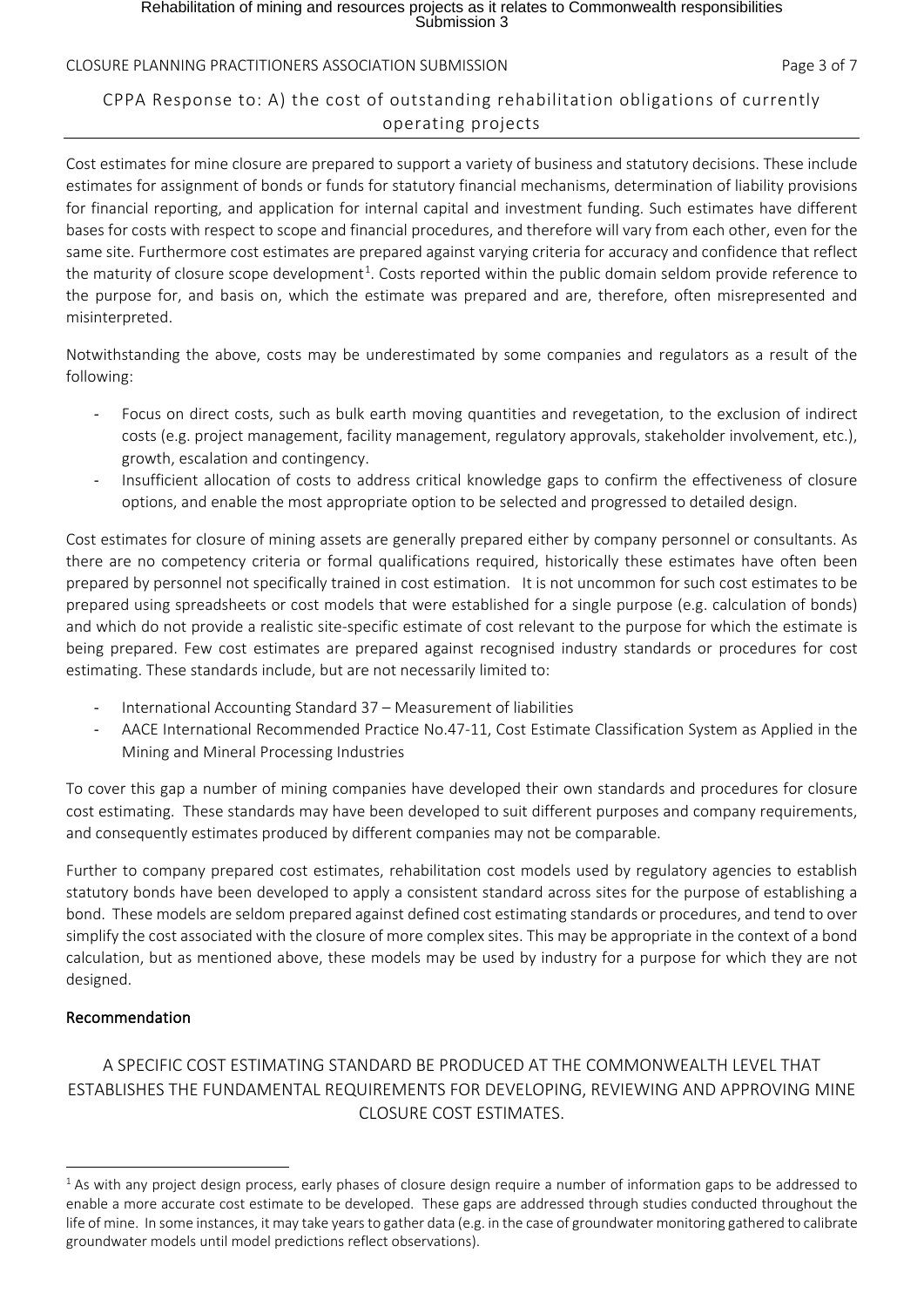#### CLOSURE PLANNING PRACTITIONERS ASSOCIATION SUBMISSION Page 4 of 7

### CPPA Response to: B) the adequacy of existing regulatory, policy and institutional arrangements to ensure adequate and timely rehabilitation

Most regulatory agencies, mining companies and local communities agree that rehabilitation should be undertaken to a standard that enables the land to transition to its next land use. Historically, rehabilitation policy and legislation has been focused on the environmental impacts of the mining industry, using rehabilitation as a driver to restore lost environmental value(s). The more complex social and economic issues associated with mine closure, such as decommissioning / demolition or repurposing of mine assets and establishing economically productive post-closure land uses, have had less regulatory support at State, Territory and Commonwealth levels.

The issue of timing of rehabilitation and the end land use for which rehabilitation should be designed is a complex one, and requires further review and analysis to develop a policy framework that provides the best outcomes for future generations taking into account social, environmental and economic factors. Some of the complexities include:

- As commodity prices and technology change the economics of extracting ore change. If additional ore can be economically extracted, rehabilitated areas may require re-disturbance (e.g. waste rock landforms may be required to receive additional waste rock). Disturbance of rehabilitated areas will inevitably mean some loss of materials available for rehabilitation of the final landform, even if efforts are made to recover those resources. In addition to this, re-disturbance of an area may compromise a post closure land use that has been established on, or adjacent to, the area to be disturbed.
- Our knowledge of successful rehabilitation techniques specific to particular areas improves with the implementation of trials. Requiring mining companies to meet rehabilitation targets prior to the completion of trials may result in sub-optimal rehabilitation outcomes, and additional (unnecessary) costs to mining companies for re-working large areas of unsuccessful rehabilitation.
- In long lived operations, community expectations of an appropriate post-mining land use will change over time. Without clear post-mining land uses, closure outcomes, objectives and completion criteria are challenging to define.

Current regulatory frameworks for rehabilitation focus on re-establishing the pre-mining land use (usually one with low job intensity), or an ecosystem that, where possible, approximates that of the pre-mining condition. There is no incentive for mining regulators to facilitate a productive post closure land use that provides socio-economic value to the community post closure. This focus is in conflict with that of some government agencies that are seeking alternate forms of employment to replace those lost when mine sites close. Currently potential uses of mined land post closure are generally not factored into land use or economic development plans. As a result, there is no post closure land use planning framework that mining companies can reference when planning for rehabilitation and closure. This uncertainty discourages mining companies from investing in rehabilitation activities that provide socioeconomic benefit post closure.

The Multiple Land Use Framework (MLUF) has started to address this gap. The MLUF was established under the COAG Standing Council on Energy and Resources (SCER) and aims to deliver a consistent approach to resolve land use tensions and conflicts. Such conflicts are certain to arise with respect to environmental legislation and associated approval conditions when post-closure land uses other than the return to pre-mining conditions are considered. Thus, further work is required to support social and economic decision making processes, especially in regards to the transfer of liability under law and to establish if, when and where, management of liability in perpetuity could provide a better outcome for the community rather than ecosystem restoration.

With the existing environmental legislative bias, rehabilitation progress is usually measured in terms of area of land restored to the pre-mining ecosystem. This leads mining companies, when pressured to demonstrate rehabilitation progress, to undertake landform shaping and revegetation activities often without the proper community consultation, basis of design or technical knowledge required to ensure that the outcomes support a productive postclosure land use. Once mining companies have invested funds towards establishing a particular ecosystem, e.g. in alignment with environmental approval commitments made before mining commenced, there is little appetite to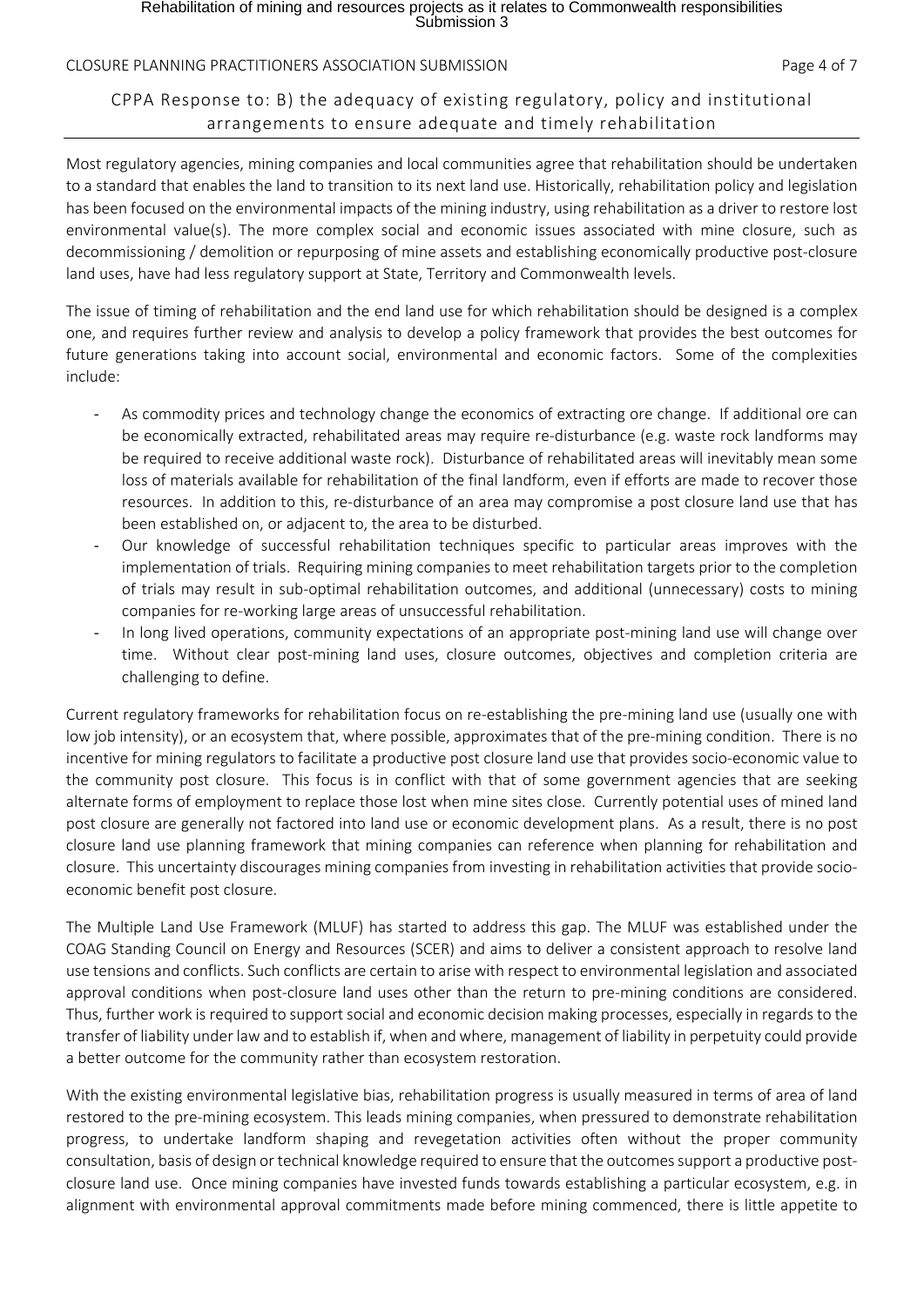#### CLOSURE PLANNING PRACTITIONERS ASSOCIATION SUBMISSION Page 5 of 7

investigate alternative post-closure land uses. As a consequence, progressive rehabilitation driven towards environmental restoration can constrain or limit post-mining social and economic benefits.

Currently there is limited incentive or legislative ability for regulators to promote social and economic benefits from closed or abandoned mines due to the constraints of the legislation under which they operate. Economic development and land use planning are generally the domains of other government agencies. Mine closure policy needs to be developed at the Commonwealth level to encourage State and Territory governments to maximise the environmental, social and economic benefit from mining assets. The policy needs to encourage legislative change to accommodate the management of long term legacies and latent impacts, for example through commercial transfer of liabilities, to facilitate land use transition and to resolve conflicts arising from existing environmental legislation processes as well as to align outcomes with regional development strategies and land use planning.

#### Recommendation

#### DEVELOP A COMMONWEALTH MINE CLOSURE POLICY THAT:

1) ALIGNS REGULATION OF REHABILITATION WITH ECONOMIC DEVELOPMENT OBJECTIVES TO OPTIMISE THE ENVIRONMENTAL, SOCIAL AND ECONOMIC BENEFIT FROM MINING ASSETS.

2) RECOGNISES THE COMPLEXITIES ASSOCIATED WITH PROGRESSIVE REHABILITATION AND SEEKS TO OPTIMISE THE SOCIAL, ENVIRONMENTAL AND ECONOMIC OUTCOMES OF REHABILITATION. PROVIDING THERE IS NO WIDER ENVIRONMENTAL IMPACT, THIS MAY INCLUDE LIMITING REQUIREMENTS FOR REHABILITATION UNTIL:

### A) APPROPRIATE STUDIES AND FIELD TRIALS HAVE BEEN CONDUCTED THAT DEMONSTRATE THE EFFICACY OF REHABILITATION TECHNIQUES

B) THERE IS A FIRM AND AGREED POST-CLOSURE LAND USE OR SET OF OPTIONS THAT REQUIRE SIMILAR REHABILITATION RESPONSES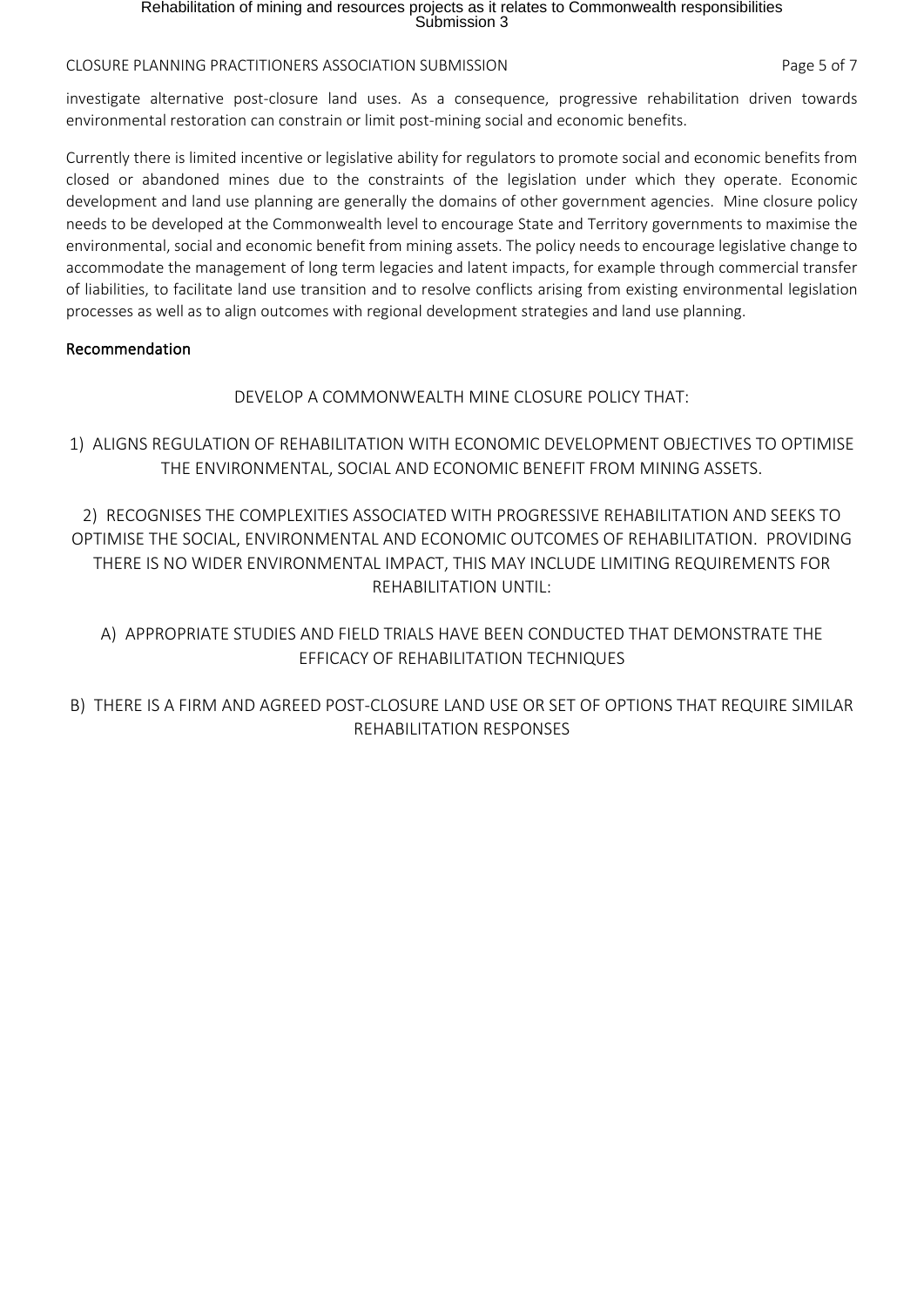#### CLOSURE PLANNING PRACTITIONERS ASSOCIATION SUBMISSION Page 6 of 7

### CPPA Response to: H) the potential social, economic and environmental benefits of adequate rehabilitation, including job opportunities in communities affected by job losses in the mining and resources sectors

Primary earthworks and revegetation activities account for the bulk of closure costs, and associated employment opportunities. Regulators strongly encourage mining companies to implement these activities progressively during the life of the mine. This leaves the final rehabilitation and decommissioning works to be completed within a brief period at the end of the mine life. These end of mine life activities usually require specialised, industry specific competencies. The associated work programs generally run for short periods of time (i.e. 2-3 years) with long periods of planning and inactivity. Post closure monitoring and maintenance occurs for longer periods, but different types of monitoring may require different specialist skills, and work is conducted by a small number of people in campaigns. Thus, opportunities for rehabilitation employment may be limited and unsustainable at a local level. Opportunities for rehabilitation employment may be sustainable at a regional or State level, however the volume of employment is unlikely to be sufficient to offset the economic impact of mine closure on communities.

It is also worth noting that pre-mining land uses are often native vegetation, or some form of pastoral or agricultural use. These pre-mining conditions only provided employment for a small number of people.

Greater opportunity to achieve economic benefit exists through redevelopment of closed and abandoned sites to a productive post-mining land use; that is repurposing the land for uses other than to sustain native vegetation. Examples of successful and sustainable commercial approaches to mine closure that take advantage of ongoing human and economic occupation are presented in the publication "*101 things to do with a hole in the ground*"[2](#page-5-0) . The transition of Genex's Kidston Power Generation Projects in Queensland to a hydro and solar power generation facility is a current prime example of a productive post-closure land use.

However, there are a number of factors that currently limit and / or discourage mining companies and regulators from exploring productive post-closure land uses. As previously discussed in this submission, existing environmental legislation, limitations associated with regulator areas of authority and commercial challenges associated with transferring residual and latent liabilities need to be overcome. These limitations will only be overcome through inter-governmental and inter-agency agreement.

To unlock the potential value of closed mines and offset economic impact of mine closure on communities, regional development programs need to be encouraged to consider closed mines as locations for alternative and diverse industries. There also needs to be alignment between government agencies responsible for economic development, planning and regulation of mine rehabilitation. This may be achieved through:

- Aligning the objectives of various State, Territory and Federal government agencies responsible for land use planning, economic development and regulation of mine closure to focus on potential economic uses of mine sites post-closure
- Government agency partnerships with venture capital investment organisations and other interest groups.

#### Recommendation

THE COMMONWEALTH INVESTIGATES AND ENABLES THE ESTABLISHMENT OF COMMERCIAL LIABILITY TRANSFER MODELS, TO FACILITATE THE TRANSITION OF A MINE TO AN ALTERNATE COMMERCIAL USE.

THE COMMONWEALTH ESTABLISHES A POLICY FRAMEWORK THAT ALIGNS THE OBJECTIVES OF GOVERNMENT AGENCIES RESPONSIBLE FOR ECONOMIC DEVELOPMENT, LAND USE PLANNING AND MINE CLOSURE REGULATION TO FACILITATE THE TRANSITION OF CLOSED MINES TO AN ALTERNATE COMMERCIAL USE.

<span id="page-5-0"></span> $2$  G. Pearman, 101 things to do with a hole in the ground, St Austel, Cornwall: Post Mining Alliance, 2009